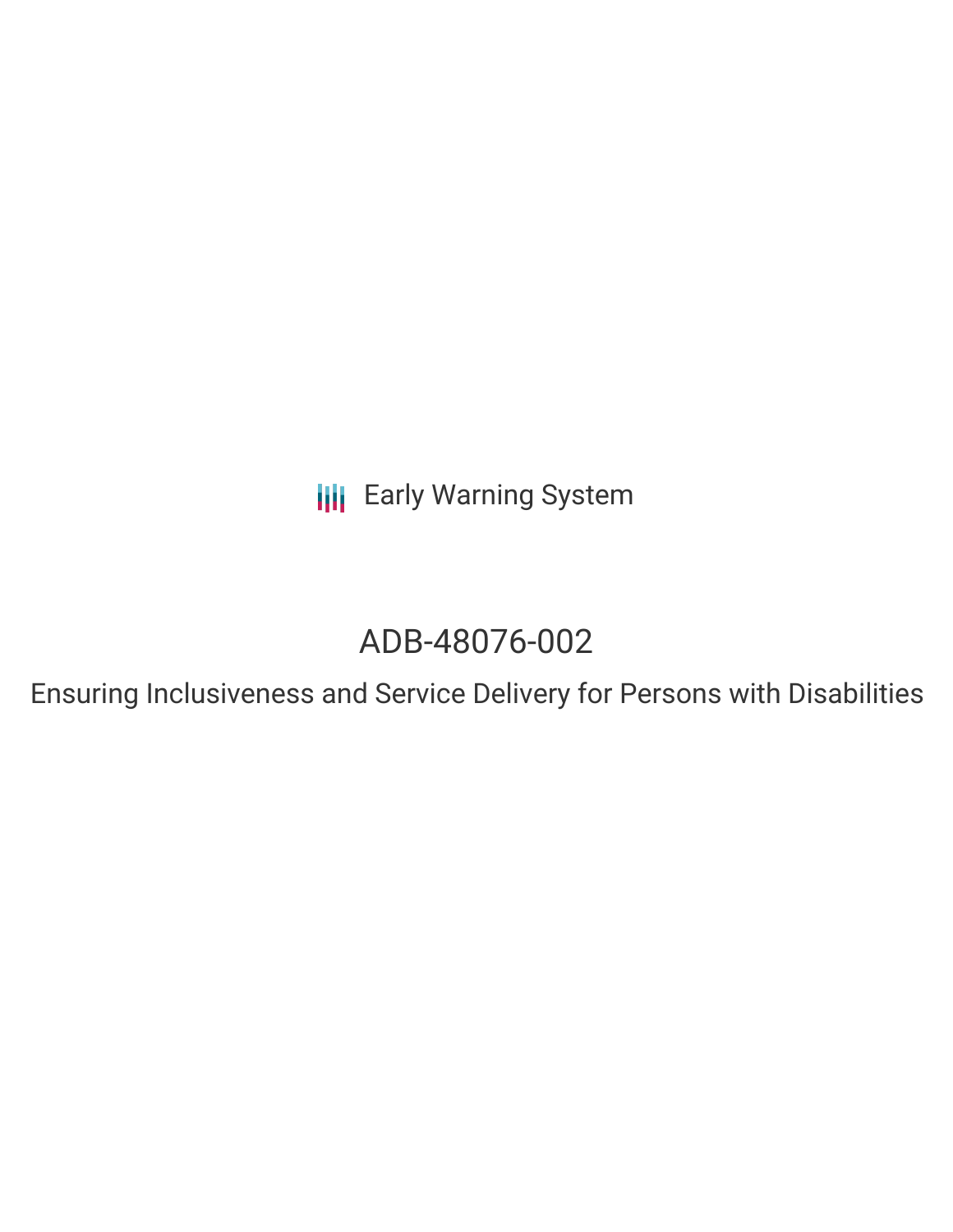

### **Quick Facts**

| <b>Countries</b>               | Mongolia                                 |
|--------------------------------|------------------------------------------|
| <b>Financial Institutions</b>  | Asian Development Bank (ADB)             |
| <b>Status</b>                  | Proposed                                 |
| <b>Bank Risk Rating</b>        | B                                        |
| <b>Borrower</b>                | Government of Mongolia                   |
| <b>Sectors</b>                 | Education and Health, Law and Government |
| <b>Investment Type(s)</b>      | Loan                                     |
| <b>Investment Amount (USD)</b> | \$25.00 million                          |
| <b>Project Cost (USD)</b>      | \$27.00 million                          |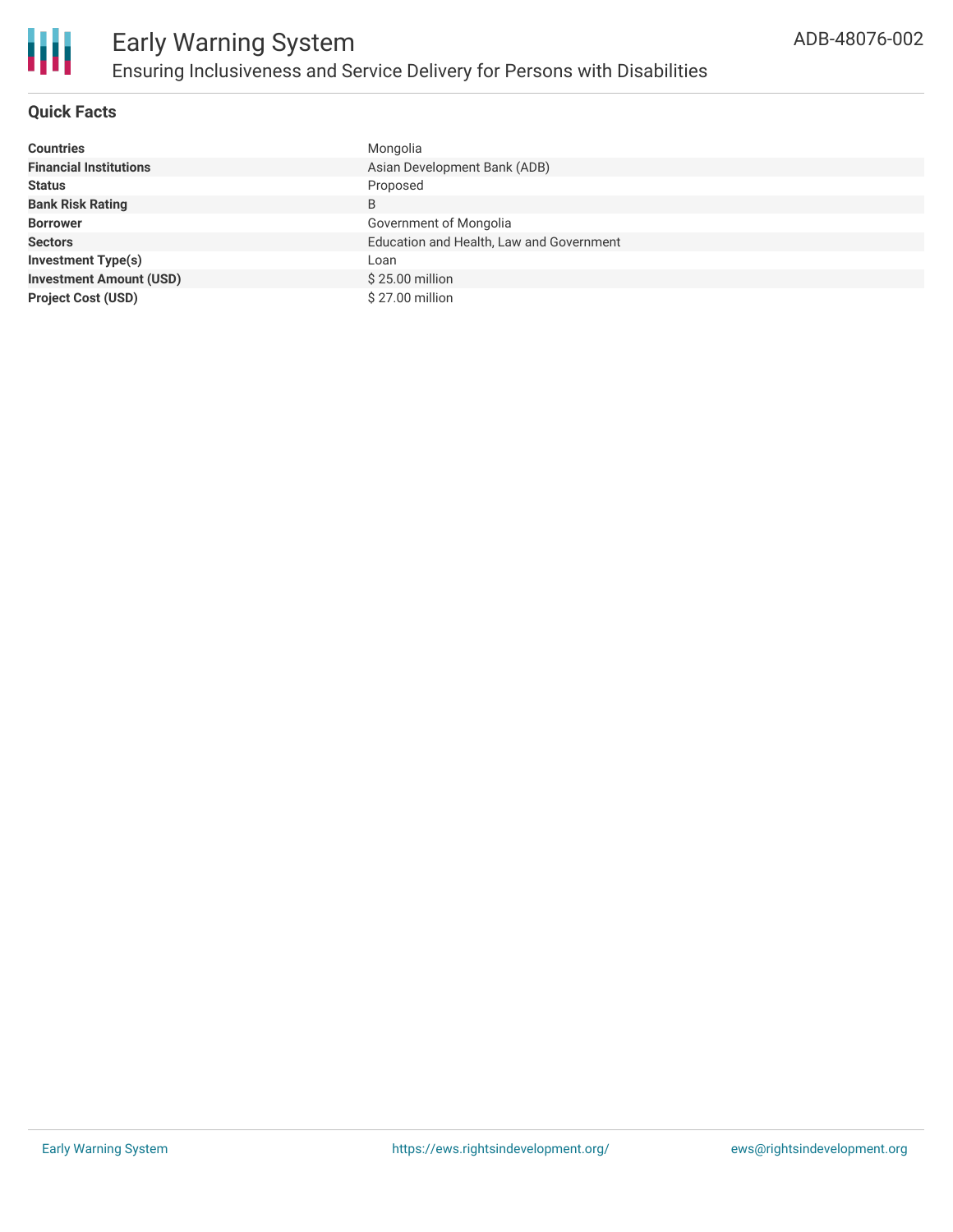

### **Project Description**

The proposed project will support the Government of Mongolia in addressing a major social problem by ensuring inclusiveness and delivery of services for persons with disabilities (PWD) in Ulaanbaatar and at the aimag (province) level. The overall aim of the project is to ensure access of PWD to employment to increase their autonomy and contribution to the economy and the society in general. The project will support the government in complying with the United Nations Convention on the Rights of Persons with Disabilities and the Incheon Strategy for Persons with Disabilities.

#### CONSULTING SERVICES

The executing agency will select and engage consultants in accordance with ADB's Guidelines on the Use of Consultants (2013, as amended from time to time). The consulting services will provide a broad range of technical expertise on strategic development, early childhood development, service delivery, and employment for PWD. Consultancy services and procurement of goods and civil works will be refined and detailed in the project administration manual.

For the TA, ADB will engage a consulting firm to provide a team of national consultants (28 person-months) and international consultants (24 person-months), who will report to MPDSP and ADB. The entity will be recruited in accordance with ADB's Guidelines on the Use of Consultants using a simplified technical proposal and quality- and cost-based selection with the standard ratio of 80:20.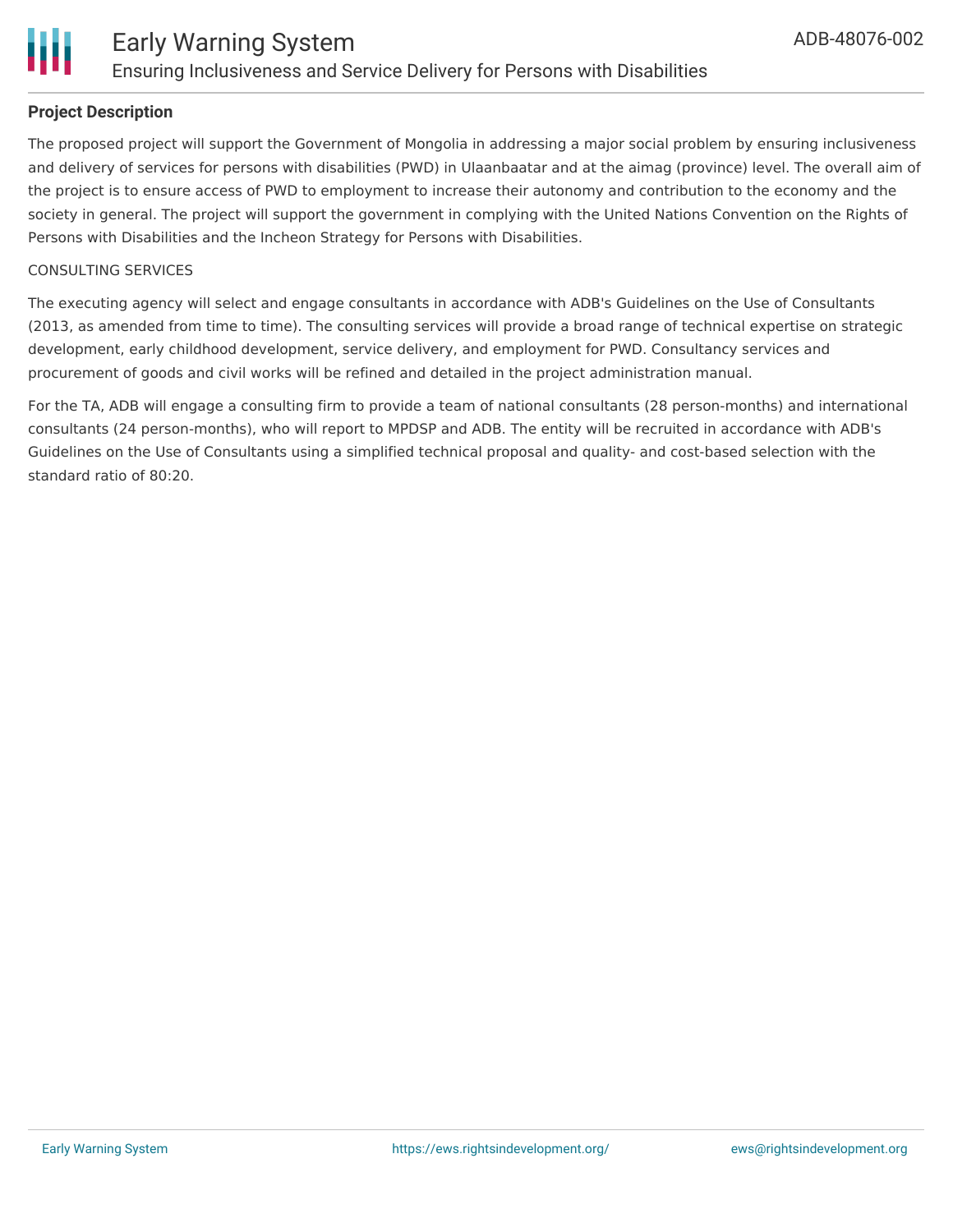

# Early Warning System Ensuring Inclusiveness and Service Delivery for Persons with Disabilities

#### **Investment Description**

Asian Development Bank (ADB)

Japan Fund for Poverty Reduction US\$ 2 million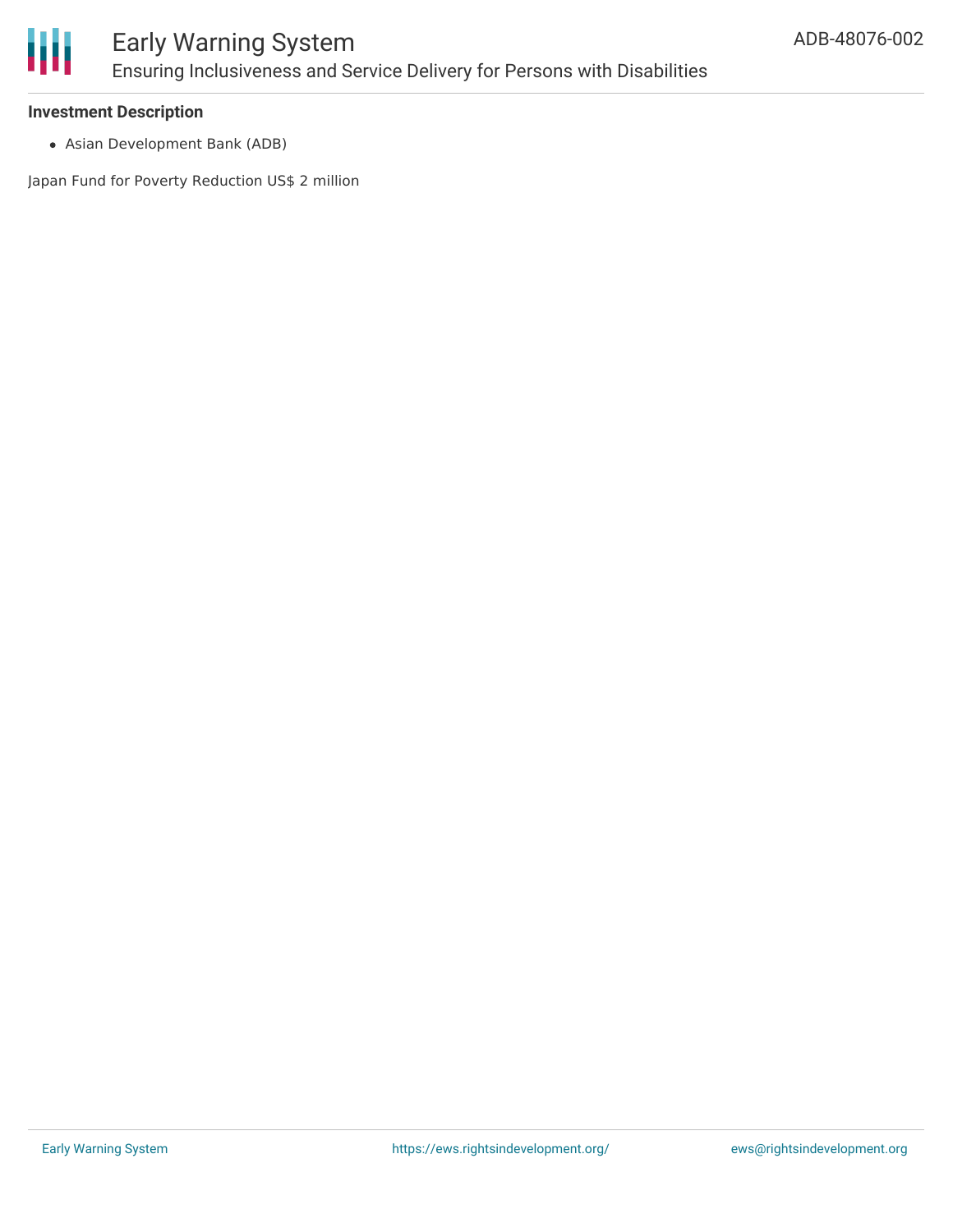

### **Contact Information**

Ministry of Labor and Social Protection Government Building-2 United Nations Street-5 Ulaanbaatar-15160, Ulaanbaatar, Mongolia

#### ACCOUNTABILITY MECHANISM OF ADB

The Accountability Mechanism is an independent complaint mechanism and fact-finding body for people who believe they are likely to be, or have been, adversely affected by an Asian Development Bank-financed project. If you submit a complaint to the Accountability Mechanism, they may investigate to assess whether the Asian Development Bank is following its own policies and procedures for preventing harm to people or the environment. You can learn more about the Accountability Mechanism and how to file a complaint at: http://www.adb.org/site/accountability-mechanism/main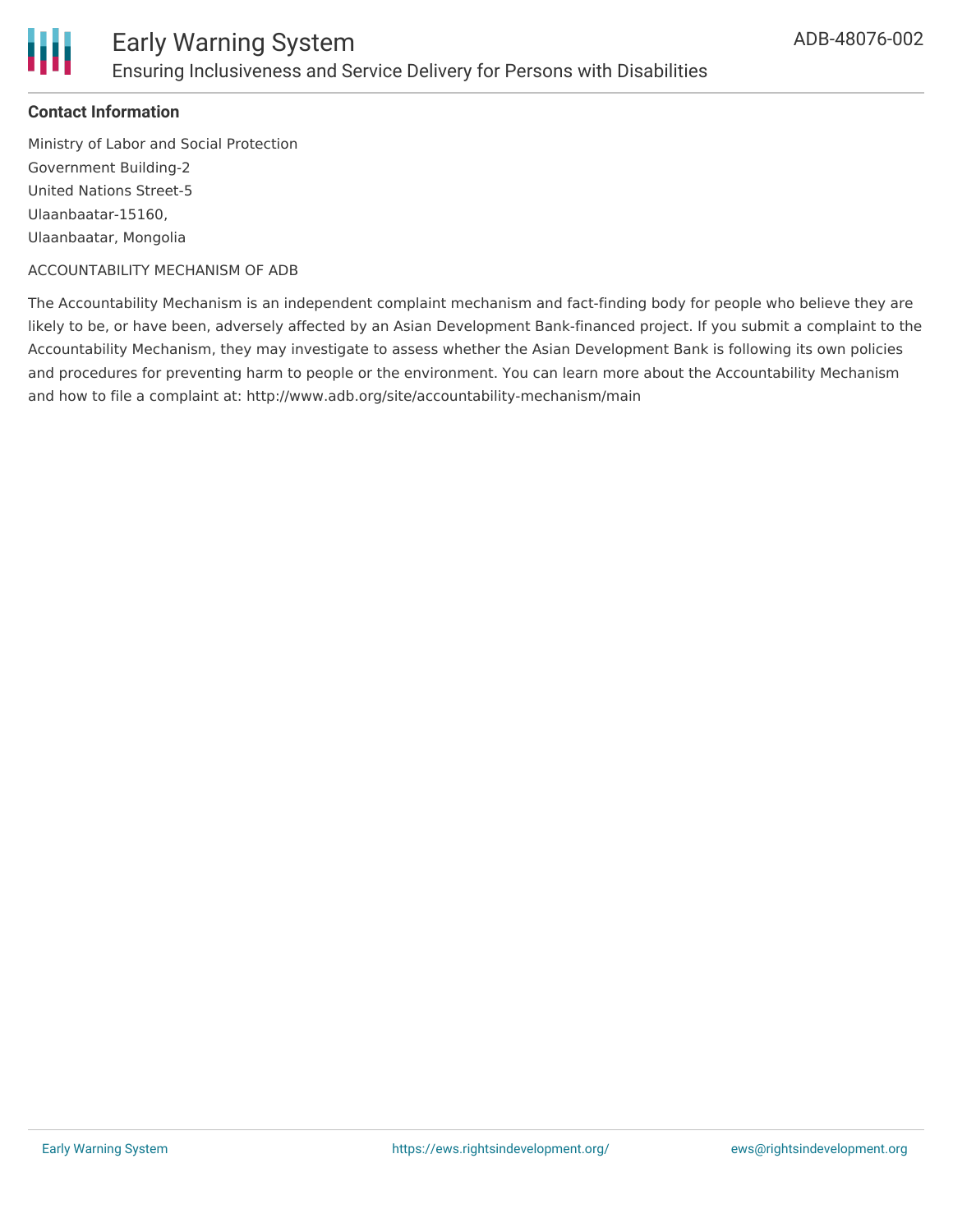

## Early Warning System Ensuring Inclusiveness and Service Delivery for Persons with Disabilities

#### **Bank Documents**

- Ensuring [Inclusiveness](https://ewsdata.rightsindevelopment.org/files/documents/02/ADB-48076-002.pdf) and Service Delivery for Persons with Disabilities: Initial Poverty and Socia [\[Original](https://www.adb.org/projects/documents/ensuring-inclusiveness-and-service-delivery-persons-disabilities-mongolia-ipsa) Source]
- Ensuring [Inclusiveness](https://ewsdata.rightsindevelopment.org/files/documents/02/ADB-48076-002_pov5cj3.pdf) and Service Delivery for Persons with Disabilities: Project Preparatory Techn [\[Original](https://www.adb.org/projects/documents/ensuring-inclusiveness-and-service-delivery-persons-disabilities-mongolia-pptar) Source]
- Project [Disclosure](https://www.adb.org/printpdf/projects/48076-002/main) PDF